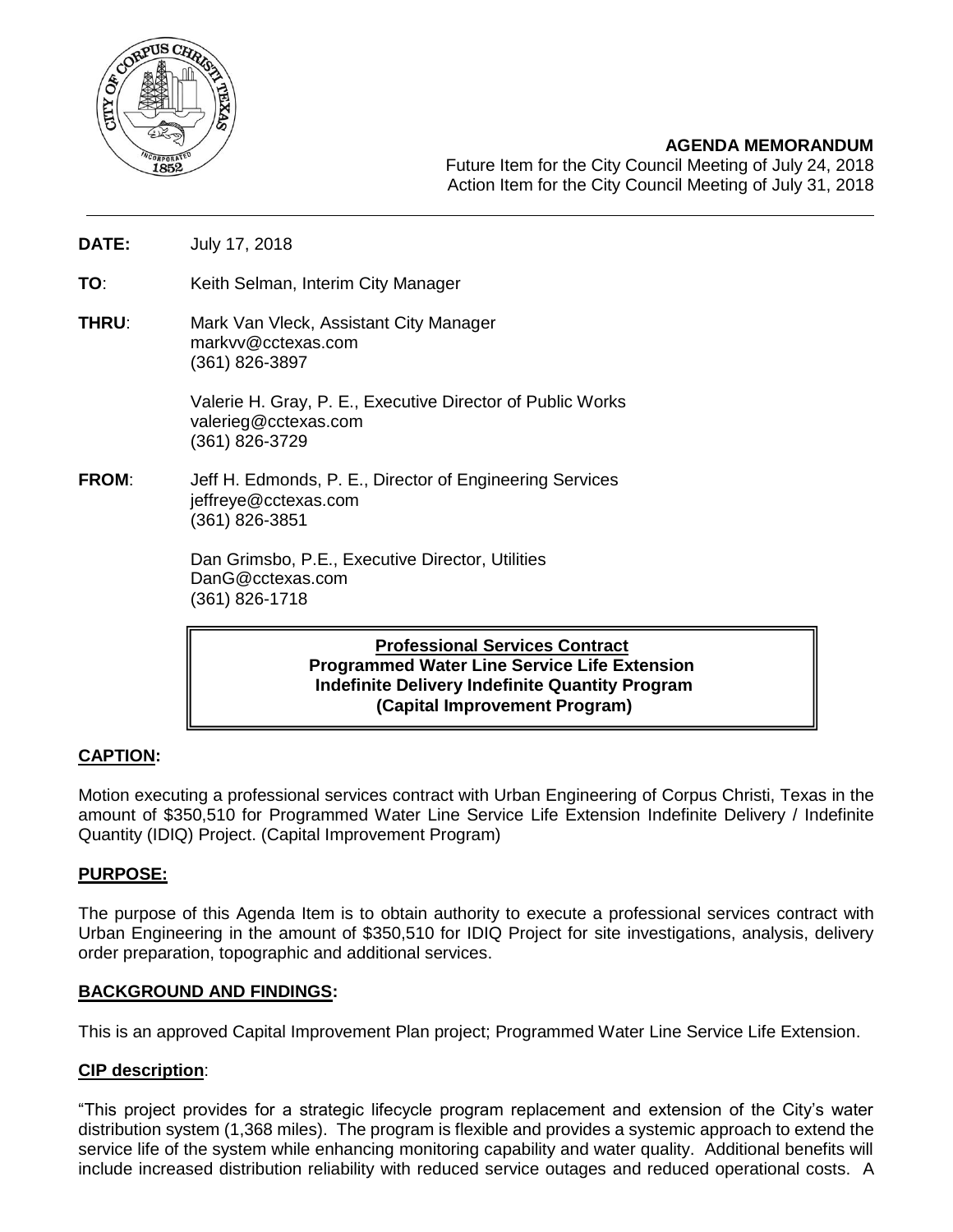major priority of the lifecycle improvements will maximize CIP investments increasing capacity of the system and deferring unnecessary major upgrades to pump stations and plants. This program is also in response to the City's Street Preventative Maintenance Program (SPMP) and the construction is in a manner of Indefinite Delivery/Indefinite Quantity (IDIQ) delivery orders. Some work will be completed using in-house forces to save on costs where applicable."

Programmed Water Line Service Life Extension - Indefinite Delivery/Indefinite Quantity (IDIQ) project provides an extensive list of repetitive type construction activities and unit prices to address a wide range of improvements to various pipe sizes, material types, depths and conditions. The Water IDIQ project has been successfully developed and executed over the last several years with overall reduced cost and time of execution. The construction IDIQ contract is planned as a multi-year contract with an undetermined number of Delivery Orders. The Delivery Orders are prepared after award and under construction almost immediately to implement major improvements, repairs and rehabilitation as needed. Each DO is based on contractor unit bid prices to determine most cost-effective solutions.

# **Project Scope**:

This item provides for engineering services to prepare new bid documents and subsequent construction phase technical support services. The construction phase technical services include field investigations and analysis for preparation and implementation of Delivery Orders. Services include periodic site visits, technical responses and correspondence to contractor and miscellaneous administrative actions as needed. The Delivery Orders consist of full range of repair and replacement methodologies including open trenching, pipe bursting, horizontal drilling with new valves, fittings, fire hydrants with associated surface restoration of sidewalks, roadways, and landscaping. Each Delivery Order provides a detailed scope with site drawings, quantities, schedules and pricing.

This professional services contract provides for engineering and survey services to include the following:

- Bid document preparation
- Delivery Order preparation
- Topographic surveying
- Additional technical and administrative services for construction and warranty phases

# **ALTERNATIVES:**

- 1. Authorize execution of a professional services contract. (Recommended)
- 2. Do not authorize execution of a professional services contract. (Not Recommended)

# **OTHER CONSIDERATIONS:**

Urban Engineering was selected for this project as a result of RFQ 2018-01.

### **CONFORMITY TO CITY POLICY:**

Complies with statutory requirements for professional services contracts; Conforms to FY 2017-2018 Capital Improvement Planning (CIP) Budget.

# **EMERGENCY / NON-EMERGENCY:**

Not applicable

### **DEPARTMENTAL CLEARANCES:**

**Water**